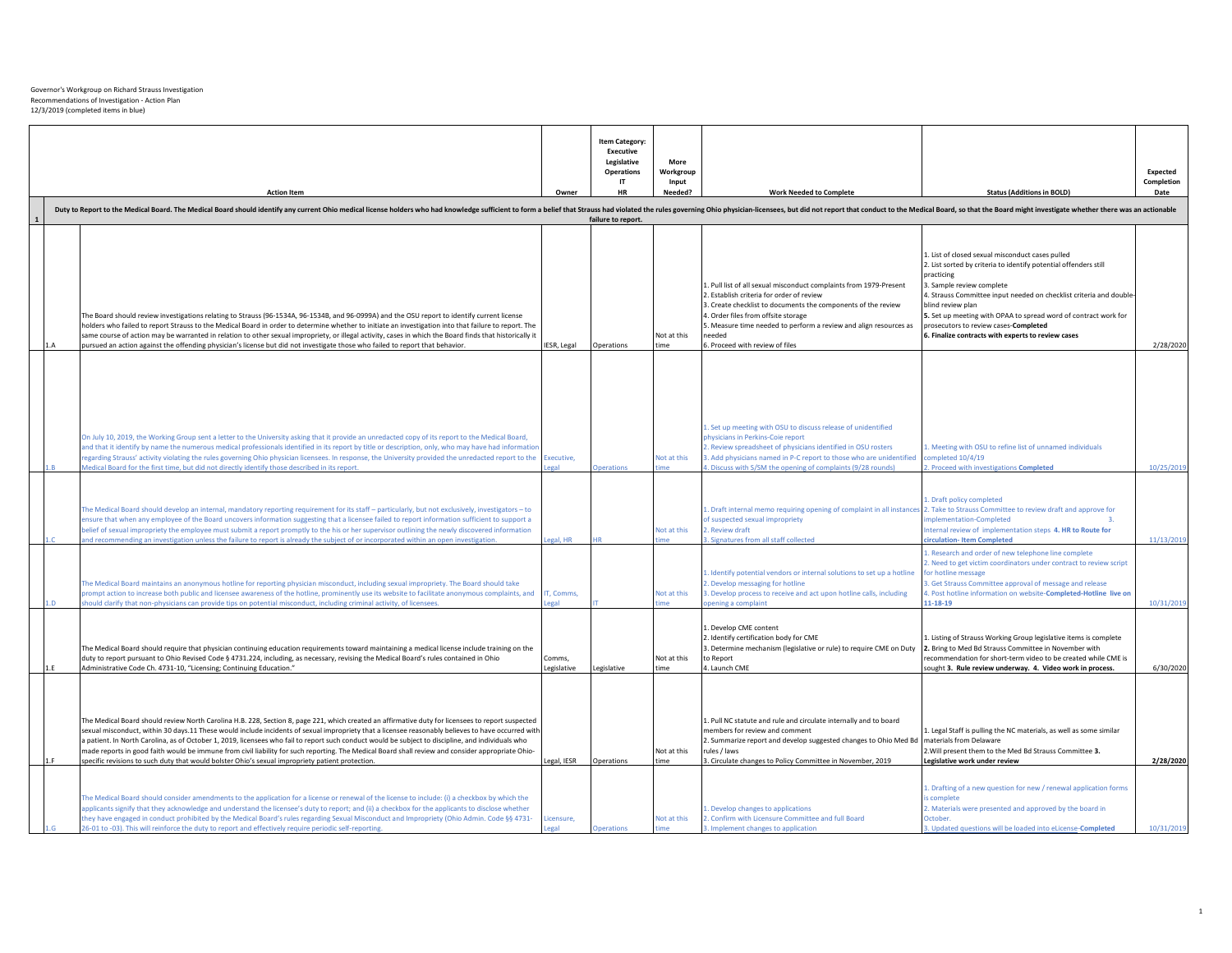|     | <b>Action Item</b>                                                                                                   | Owner                  | <b>Item Category:</b><br>Executive<br>Legislative<br><b>Operations</b><br>IT<br><b>HR</b> | More<br>Workgroup<br>Input<br>Needed? | <b>Work Needed to Complete</b> | <b>Status (Additions in BOLD)</b>                                                                                                                                                                                                                                                                                                                                                                                                                                                                                                                                                         | <b>Expected</b><br>Completion<br>Date |
|-----|----------------------------------------------------------------------------------------------------------------------|------------------------|-------------------------------------------------------------------------------------------|---------------------------------------|--------------------------------|-------------------------------------------------------------------------------------------------------------------------------------------------------------------------------------------------------------------------------------------------------------------------------------------------------------------------------------------------------------------------------------------------------------------------------------------------------------------------------------------------------------------------------------------------------------------------------------------|---------------------------------------|
| 1.H | Review of 25 years of closed sexual misconduct cases to identify any cases that should be reopened and investigated. | IESR, Legal Operations |                                                                                           | Not at this<br>time                   | See 1A                         | 1. Strauss Committee input needed on checklist criteria and double-<br>blind review plan<br>2. Set up meeting with OPAA to spread word of contract work for<br>prosecutors to review cases-completed<br>3. Finalize contracts with victim coordinators to review cases 4.<br>Project task force created 5. Contracting process underway. 6.<br>Scanning work on schedule 7. Review process and training<br>materials completed 8. Pick list for reviewers created (including<br>next step recommendation of reopen and/or failure of duty to<br>report and/or referral to law enforcement | 6/30/2020                             |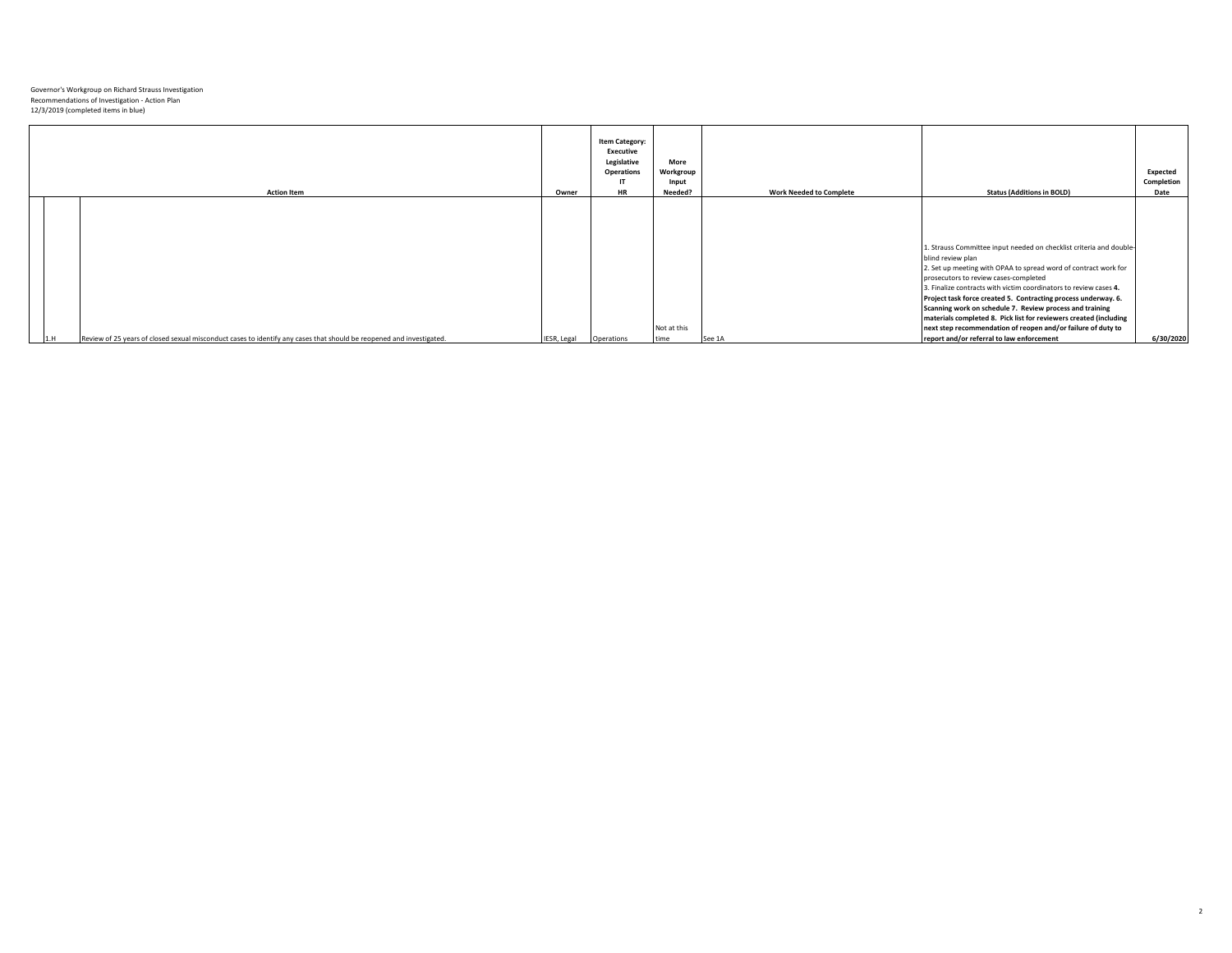|  |                                                                                                                                                                                                                                                                                                                                                                                                                                                                                                                                                                                                                                                                                                                                                                                                                                                                                                                                                                             |                            | <b>Item Category:</b><br><b>Executive</b><br>Legislative<br><b>Operations</b><br>IT | More<br>Workgroup<br>Input |                                                                                                                                                                                                                                                                                                                                                             |                                                                                                                                                                                                                                                                                                                                                                                           | Expected<br>Completion |
|--|-----------------------------------------------------------------------------------------------------------------------------------------------------------------------------------------------------------------------------------------------------------------------------------------------------------------------------------------------------------------------------------------------------------------------------------------------------------------------------------------------------------------------------------------------------------------------------------------------------------------------------------------------------------------------------------------------------------------------------------------------------------------------------------------------------------------------------------------------------------------------------------------------------------------------------------------------------------------------------|----------------------------|-------------------------------------------------------------------------------------|----------------------------|-------------------------------------------------------------------------------------------------------------------------------------------------------------------------------------------------------------------------------------------------------------------------------------------------------------------------------------------------------------|-------------------------------------------------------------------------------------------------------------------------------------------------------------------------------------------------------------------------------------------------------------------------------------------------------------------------------------------------------------------------------------------|------------------------|
|  | <b>Action Item</b><br>Law Enforcement. The Medical Board should develop by the end of calendar year 2019 a protocol to work consistently and closely with law enforcement upon receipt of allegations of sexual impropriety that may implicate crimi                                                                                                                                                                                                                                                                                                                                                                                                                                                                                                                                                                                                                                                                                                                        | Owner                      | <b>HR</b><br>and survivor-centered and trauma-informed investigations.              | Needed?                    | <b>Work Needed to Complete</b>                                                                                                                                                                                                                                                                                                                              | <b>Status (Additions in BOLD)</b>                                                                                                                                                                                                                                                                                                                                                         | Date                   |
|  | The Working Group recommends that the Medical Board's plan include a plan to establish meaningful ties to local law enforcement in areas of the<br>state having the highest incidence of sexual impropriety investigations, including with established victim advocacy programs in those agencies and<br>Sexual Assault Response Teams (SARTs)                                                                                                                                                                                                                                                                                                                                                                                                                                                                                                                                                                                                                              | FSR                        | Operations                                                                          | <b>Not at this</b>         | Identify areas of state with highest occurrences of sexual<br>misconduct allegations (focus on largest cities, at a minimum)<br>2. Identify existing contacts in all areas<br>3. Seek points of contact for areas where an existing contact does not<br>Pxist<br>4. Document and retain lists of points of contact for both LE and local<br>ictim advocates | L. The board's committee and staff have identified OHSP, OPAA,<br>Buckeye County Sheriffs, and the Chiefs of Police associations to<br>contact.<br>2. Contact with all associations has been made; arranging<br>individual meetings now<br>. Working to coordinate a full group meeting. 4. Existing list of<br>law enforcement contracts created as starting point<br>approximately 300) | 2/28/2020              |
|  | The Working Group recommends that the Medical Board's plan include instruction to contact law enforcement upon the opening of a sexual<br>impropriety investigation to determine whether law enforcement has received or is investigating allegations against the subject of the Medical<br>Board's investigation                                                                                                                                                                                                                                                                                                                                                                                                                                                                                                                                                                                                                                                           | FSR                        | Operations                                                                          | Not at this                | . Develop mechanism to require LE contact in all sexual misconduct 1. In a meeting with LE associations, we intend to define rules of<br>cases<br>2. Leverage contacts from item 2A to share information<br>3. Document the date and nature of the contact with LE in eLicense<br>svstem                                                                    | engagement for the notification to LE of sexual misconduct cases.<br>2. Reports of Investigations will have a mandatory "Contact LE"<br>section that must demonstrate that the task was done. ROI should<br>be updated by 12/31/19 3. Investigator manual to be updated                                                                                                                   | 1/8/2020               |
|  | The Working Group recommends that the Medical Board's plan include guidance on when to involve law enforcement or the prosecutor's office so<br>that the dual purposes of law enforcement conducting a criminal investigation and the Medical Board conducting an administrative investigation<br>are best served.                                                                                                                                                                                                                                                                                                                                                                                                                                                                                                                                                                                                                                                          | <b>FSR</b>                 | Operations                                                                          | Not at this<br>me          | . Identify points of contact for major associations (e.g. OPAA) in the<br>state<br>2. Identify points of contact to assist the Med Bd in defining "rules of<br>engagement" for sexual misconduct investigations<br>3. Embed agreed-upon rule into the ROI checklist and investigator<br>manual, as well as Sexual Misconduct protocol                       | . The board's committee and staff have identified OHSP, OPAA,<br>Buckeye County Sheriffs, and the Chiefs of Police associations to<br>contact.<br>2. Contact with all associations has been made; arranging<br>individual meetings now<br>3. Working to coordinate a full group meeting.                                                                                                  | 12/31/2019             |
|  | The Working Group recommends that the Medical Board's plan include Medical Board staff training in recognizing criminal sexual abuse, which is<br>not a substitute for consulting law enforcement or local prosecutors.                                                                                                                                                                                                                                                                                                                                                                                                                                                                                                                                                                                                                                                                                                                                                     | HR, IERS                   |                                                                                     | Not at this<br>me          | Identify training provider for sexual criminal abuse<br>2. Train staff initially<br>. Develop a plan for ongoing training for staff                                                                                                                                                                                                                         | 1. HR and Investigations have arranged for a former prosecutor in<br>the Attorney Geneneral's office to provide this training for board<br>staff.<br>2. Staff will be arranging the content and timing before the end of<br>October<br>3. Training is set for Wednesday, December 11th from 1-2 p.m. 4.<br>Creating ongoing training plan for new hires and refreshers                    | 12/31/2019             |
|  | Early involvement of law enforcement is critical where potential criminal conduct is detected, both to gather information for the Medical Board<br>investigation as well as to aide law enforcement to identify and investigate criminal activity. As a result, depending upon the nature of the conduct<br>victims, and specific circumstances of each case, the Medical Board's protocol must allow for its employees to exercise sound investigative<br>judgment on when to diverge from that protocol and contact law enforcement immediately and directly, without risking internal or disciplinary<br>renrimand.                                                                                                                                                                                                                                                                                                                                                      | ECD                        | Onerations                                                                          | Not at this                | Update investigator manual and sexual misconduct protocol to<br>allow for greater flexibility in sexual misconduct investigations, as<br>vell as directions on early LE involvement                                                                                                                                                                         | 1. The ROI can be updated to include a notification to LE of any<br>criminal conduct as soon as it is noted.<br>2. Draft changes to Investigator Manual will be brought to the Med<br>Bd Strauss Committee after obtaining internal feedback from<br>nvestigation Section and victim coordinators.                                                                                        | 1/8/2019               |
|  | The Medical Board expressed interest in amending the sexual battery statute(s) in Revised Code Chapter 29 so that a violation in the context of<br>certain physician-patient relationships constitutes criminal conduct by the nature of that relationship. The Working Group recommends that the<br>Medical Board pursue this and other initiatives to better define and allow effective prosecution of criminal sexual conduct by physicians, including,<br>for example, extending statutes of limitation and defining physician criminal conduct. Additionally, the Medical Board should review recent<br>changes to North Carolina law enacted August 1, 2019 from House Bill 228, Part VI, beginning on page 20, which created a new criminal offense,<br>punishable as a felony for sexual contact or penetration under pretext of medical treatment. A similar statute in Ohio would serve to deter<br>physicians from this type of felonious conduct in the future. | ESR, Legal,<br>Legislative | Legislative                                                                         | Not at this<br>time        | Take to Med Bd Strauss Committtee to make a recommendation to 1. Staff is compiling a comprehensive list of legislative items to<br>he Policy Committee<br>2. Pending outcome of the Strauss Committee, take to Policy<br>Committee for further action                                                                                                      | present to our Policy Committee in October<br>2. Draft language of a potential statute change will be presented to<br>the Med Bd Strauss Committee 3. Legislative review is underway                                                                                                                                                                                                      | 1/31/2020              |
|  | While the Working Group focused on the Strauss investigation and the above recommendations focus on investigating criminal sexual conduct, the<br>Medical Board is encouraged to apply the lessons learned and techniques developed to include law enforcement in any case in which illegal activity<br>is suspected or uncovered.                                                                                                                                                                                                                                                                                                                                                                                                                                                                                                                                                                                                                                          | <b>ESR</b>                 | Operations                                                                          | Not at this<br>ime:        | . Identify lessons learned and best practices on notification of law<br>enforcment<br>. Review investigator manual, enforcement and standards review<br>processes, and all protocols to insert LE notification where<br>appropriate                                                                                                                         | L. The Investigator Manual will be updated to require notification<br>to LE of any criminal conduct as soon as it is noted, as well as<br>equired notification in the ROI.<br>2. A draft of the updated Investigator Manual will be presented to<br>the Med Bd Strauss Committee after obtaining internal feedback<br>from Investigation Section and victim coordinators.                 | 2/28/2020              |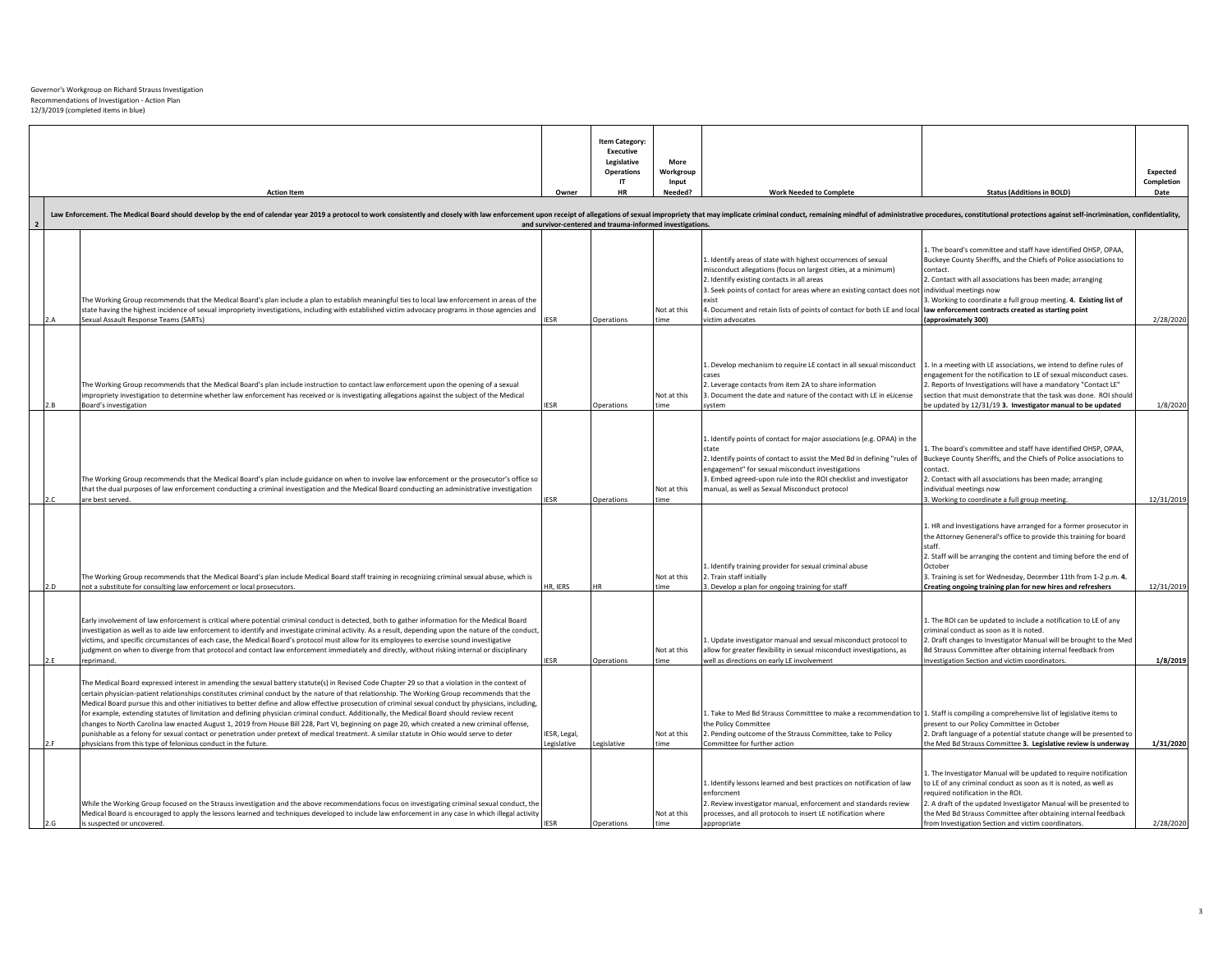|                                                                                                                                                                                                                                                                                                                                                                                                                                                                                                                                                                                                 |                                             | Item Category:<br><b>Executive</b><br>Legislative | More                |                                                                                                                                                                                                                                                                                                                                                                                                       |                                                                                                                                                                                                                                                                                                                                                                                                                                                                                                                                                                                                                                                                    |                               |
|-------------------------------------------------------------------------------------------------------------------------------------------------------------------------------------------------------------------------------------------------------------------------------------------------------------------------------------------------------------------------------------------------------------------------------------------------------------------------------------------------------------------------------------------------------------------------------------------------|---------------------------------------------|---------------------------------------------------|---------------------|-------------------------------------------------------------------------------------------------------------------------------------------------------------------------------------------------------------------------------------------------------------------------------------------------------------------------------------------------------------------------------------------------------|--------------------------------------------------------------------------------------------------------------------------------------------------------------------------------------------------------------------------------------------------------------------------------------------------------------------------------------------------------------------------------------------------------------------------------------------------------------------------------------------------------------------------------------------------------------------------------------------------------------------------------------------------------------------|-------------------------------|
|                                                                                                                                                                                                                                                                                                                                                                                                                                                                                                                                                                                                 |                                             | <b>Operations</b><br>IT                           | Workgroup<br>Input  |                                                                                                                                                                                                                                                                                                                                                                                                       |                                                                                                                                                                                                                                                                                                                                                                                                                                                                                                                                                                                                                                                                    | <b>Expected</b><br>Completion |
| <b>Action Item</b>                                                                                                                                                                                                                                                                                                                                                                                                                                                                                                                                                                              | Owner                                       | <b>HR</b>                                         | Needed?             | <b>Work Needed to Complete</b>                                                                                                                                                                                                                                                                                                                                                                        | <b>Status (Additions in BOLD)</b>                                                                                                                                                                                                                                                                                                                                                                                                                                                                                                                                                                                                                                  | Date                          |
|                                                                                                                                                                                                                                                                                                                                                                                                                                                                                                                                                                                                 |                                             |                                                   |                     |                                                                                                                                                                                                                                                                                                                                                                                                       |                                                                                                                                                                                                                                                                                                                                                                                                                                                                                                                                                                                                                                                                    |                               |
| Quality Assurance. The Medical Board should implement a practice of quality assurance not only to ensure that an investigation is opened when it should be, but to review the decision of whether the investigation merits mov                                                                                                                                                                                                                                                                                                                                                                  |                                             |                                                   |                     |                                                                                                                                                                                                                                                                                                                                                                                                       |                                                                                                                                                                                                                                                                                                                                                                                                                                                                                                                                                                                                                                                                    |                               |
| The Medical Board should access available resources by entering into a consulting agreement with the Office of Internal Audit in the Office of<br>Budget and Management to ensure its internal controls are model policies and to suggest process improvements where necessary. Further, the<br>Medical Board should engage the Auditor of State to perform a compliance and/or performance audit of the Medical Board's adherence to its own<br>standards regarding investigation of sexual impropriety allegations.                                                                           | HR, Legal,<br><b>IESR, Hearing</b><br>Init  | Operations                                        | Not at this         | L. Contact OBM to get a better understanding of their available<br>services<br>. Agree to scope and timeframe of engagement<br>. Med Bd begins compiling existing information and process<br>documents<br>1. Collaborate with auditor to identify gaps in processes and<br>documentation<br>. Implement corrections identified                                                                        | 1. Meeting with OBM is set for 9/30/2019 to begin discussions<br>about this engagement.<br>2. OBM agreed to revisit an audit after the board has implemented<br>some of the Working Group's Recommendations<br>3. Staff is also investigating outside auditing services from the<br>FSMB and other audit firms 4. Scoping work with FSMB                                                                                                                                                                                                                                                                                                                           | 2/28/2020                     |
| The Medical Board should develop a practice to regularly review the decisions, or a meaningful percentage thereof, made by the Secretary and<br>Supervising Member to close a sexual impropriety case without investigation or to close a case after investigation and without referral for law                                                                                                                                                                                                                                                                                                 | legal, IESR,<br>Board                       |                                                   | Not at this         | 1. Identify team members to fill the sexual misconduct close case<br>review team<br>2. Identify reporting and checklist criteria for the review of cases<br>3. Develop reporting mechanisms for the team's actions<br>1. Bring proposed criteria and review process to full board for<br>approval                                                                                                     | L. The updated checklist for sexual misconduct cases can be de-<br>identified to give members insight into the scenarios of cases<br>without jeopardizing their impartiality. The board is going to<br>continue to provide an audit-level volume of these cases to<br>members to get their feedback and provide guidance to the<br>Secretary and Supervising members and staff.<br>2. The Med Bd Strauss Committee's guidance on the checklist in<br>November will guide next steps for de-identification of the                                                                                                                                                   |                               |
| enforcement. That review should include legal staff, investigative staff, and an internal or outside victim advocate.<br>The Medical Board should consider a review of the manner in which investigative reports are delivered to enforcement attorneys, and whether and<br>how to deliver them to Board Members other than the Secretary and Supervising Member involved in approving them for enforcement, so that the<br>Board, as a whole, is informed at least of the basis for closing sexual impropriety cases even if not informed of the identity of the subject of the<br>allegation. | Members<br>Legal, IESR,<br>Board<br>Members | Operations<br>Operations                          | Not at this         | 5. Implement team to review proposed cases to be closed<br>L. Develop mechanism to document details of investigation without<br>disclosing licensee or patient information<br>. Identify board members to review de-identified case details and<br>opine on them<br>3. IESR should follow up on any additional investigation needed as<br>part of the review and report back to the reviewing members | checklists for external review 3. Internal process is being finalized<br>1. The updated checklist for sexual misconduct cases can be de-<br>identified to give members insight into the scenarios of cases<br>without jeopardizing their impartiality. The board is going to<br>continue to provide an audit-level volume of these cases to<br>members to get their feedback and provide guidance to the<br>Secretary and Supervising members and staff.<br>2. The Med Bd Strauss Committee's guidance on the checklist in<br>November will guide next steps for de-identification of the<br>checklists for external review 3. Internal process is being finalized | 11/1/2019<br>2/28/2020        |
| The Medical Board should continue its practice of reviewing aging cases and reviewing the time taken to complete investigations, not to the<br>detriment of the quality of those investigations, but to ensure that a case is investigated and any citation issued promptly, and never again<br>permitted to languish inactive.                                                                                                                                                                                                                                                                 | IESR, Legal,<br>Hearing Unit                | Operations                                        | Not at this<br>time | . Review Red List process with Med Bd Strauss Committee members<br>to get feedback on format and timing<br>Make any adjustments suggested by the committee in consultation "Red List") criteria with a new aged case list created in early<br>with S/SM<br>3. Issue Red List with any updated parameters                                                                                              | 1. Med Board Strauss Committee will review the aged case (a.k.a.<br>November. 2. Aged Case list is created for November; new<br>parameters under review.                                                                                                                                                                                                                                                                                                                                                                                                                                                                                                           | 12/31/2019                    |
| The Medical Board should review the practices of comparable state medical boards, to assess the use of a similar two-member team to oversee<br>nvestigations, and to identify feasible quality assurance methods.                                                                                                                                                                                                                                                                                                                                                                               | Legal, IESR,<br>Policy<br>Committee         | Legislative                                       | Not at this         | . Identify practices from other states<br>. Compile recommendations and sent to Med Bd Strauss Committee<br>3. If statutory changes are needed to affect changes, send to Policy<br>Committee<br>4. If changes are non-statutory, implement                                                                                                                                                           | 1. Staff has contacted the Federation of State Medical Boards to<br>assess what information they have that we could leverage to fulfill<br>this requirement.                                                                                                                                                                                                                                                                                                                                                                                                                                                                                                       | 2/28/2020                     |

4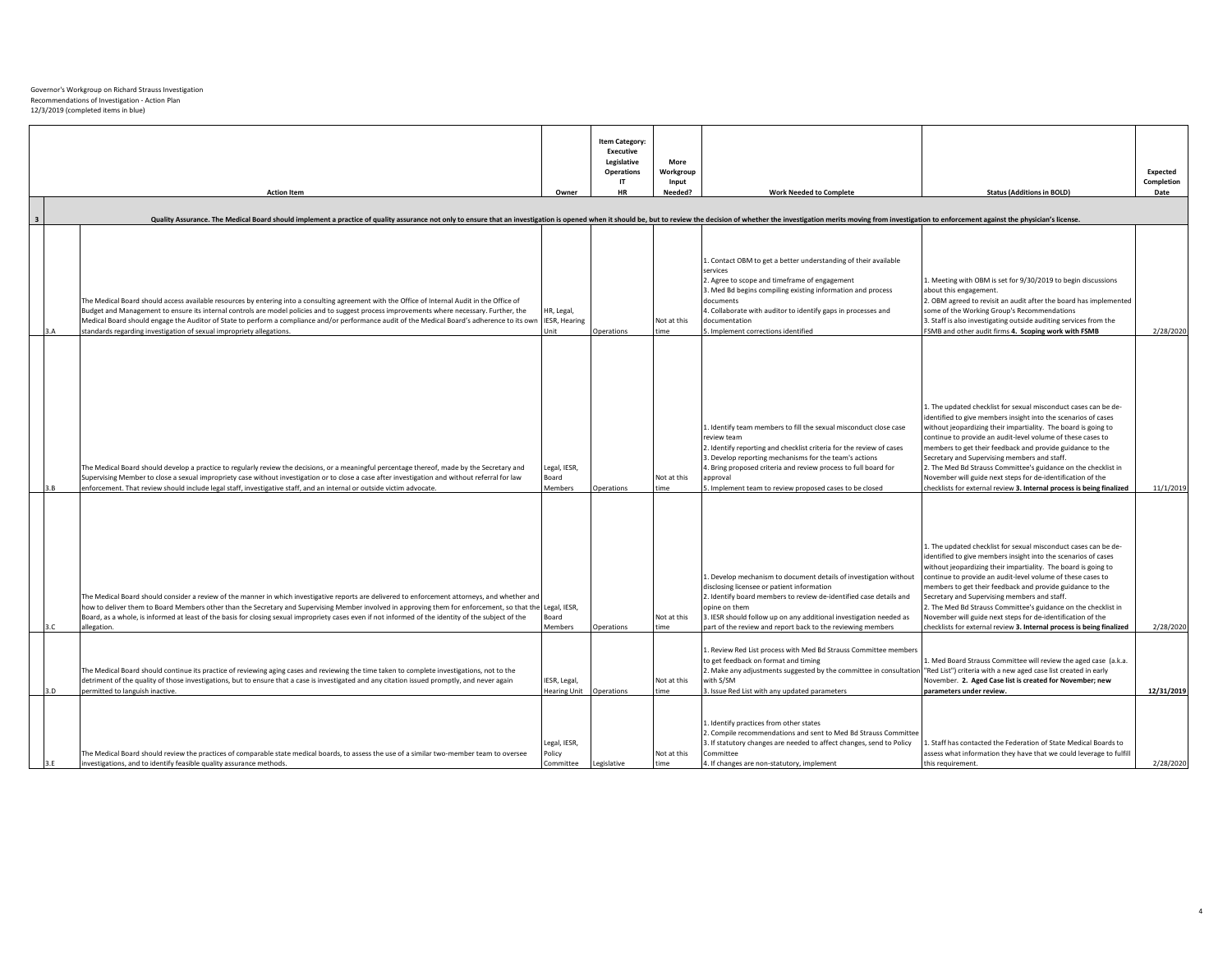|         |                                                                                                                                                                                                                                                                                                                                                                                                                                                                                                                                                                                                                                                      |                                                 | Item Category:<br><b>Executive</b><br>Legislative<br><b>Operations</b> | More<br>Workgroup   |                                                                                                                                                                                                                                                                                                    |                                                                                                                                                                                                                                                                                                                                                                                                                                                                                                                                                                                                                                                                    | Expected   |
|---------|------------------------------------------------------------------------------------------------------------------------------------------------------------------------------------------------------------------------------------------------------------------------------------------------------------------------------------------------------------------------------------------------------------------------------------------------------------------------------------------------------------------------------------------------------------------------------------------------------------------------------------------------------|-------------------------------------------------|------------------------------------------------------------------------|---------------------|----------------------------------------------------------------------------------------------------------------------------------------------------------------------------------------------------------------------------------------------------------------------------------------------------|--------------------------------------------------------------------------------------------------------------------------------------------------------------------------------------------------------------------------------------------------------------------------------------------------------------------------------------------------------------------------------------------------------------------------------------------------------------------------------------------------------------------------------------------------------------------------------------------------------------------------------------------------------------------|------------|
|         |                                                                                                                                                                                                                                                                                                                                                                                                                                                                                                                                                                                                                                                      |                                                 | <b>IT</b>                                                              | Input               |                                                                                                                                                                                                                                                                                                    |                                                                                                                                                                                                                                                                                                                                                                                                                                                                                                                                                                                                                                                                    | Completion |
|         | <b>Action Item</b>                                                                                                                                                                                                                                                                                                                                                                                                                                                                                                                                                                                                                                   | Owner                                           | <b>HR</b>                                                              | Needed?             | <b>Work Needed to Complete</b>                                                                                                                                                                                                                                                                     | <b>Status (Additions in BOLD)</b>                                                                                                                                                                                                                                                                                                                                                                                                                                                                                                                                                                                                                                  | Date       |
|         | Confidentiality and Transparency. The investigation confidentiality afforded in Ohio Revised Code § 4731.22(F)(5) should not be a shield from oversight of inappropriate inaction such as that in the Strauss investigation. T                                                                                                                                                                                                                                                                                                                                                                                                                       |                                                 |                                                                        |                     |                                                                                                                                                                                                                                                                                                    |                                                                                                                                                                                                                                                                                                                                                                                                                                                                                                                                                                                                                                                                    |            |
|         | Board and with the public, and be prepared to report back to this Working Group by Tuesday, October 1, 2019 on those efforts.                                                                                                                                                                                                                                                                                                                                                                                                                                                                                                                        |                                                 |                                                                        |                     |                                                                                                                                                                                                                                                                                                    |                                                                                                                                                                                                                                                                                                                                                                                                                                                                                                                                                                                                                                                                    |            |
|         | Effective in 1999, the General Assembly amended § 4731.22(F)(5) to permit sharing the investigation with law enforcement and other regulatory<br>agencies. The Working Group supports the Medical Board's proposal to amend it further to replace "governmental agencies" with "governmental<br>entity" to help alleviate unnecessary definitional restrictions on the Board's permission to share investigative information.                                                                                                                                                                                                                        | Legal, IESR,<br>egislative                      | Legislative                                                            | Not at this<br>ime  | 1. Draft sample language to affect the desireed language change<br>2. Seek a legislative vehicle to put it in and get LSC to draft<br>. Language passed and implemented                                                                                                                            | Staff is compiling a comprehensive list of legislative items to<br>present to our Policy Committee in October<br>2. Draft language of a potential statute change will be presented to<br>the Med Bd Strauss Committee 3. Legislative review is underway                                                                                                                                                                                                                                                                                                                                                                                                            | 1/31/2019  |
|         | n the Strauss case, the enforcement and internal tracking records that may have existed would have provided accountability for the Board's<br>naction. The Working Group recommends that the Medical Board make public its internal materials that do not themselves constitute a "report<br>equired to be submitted to the board under this chapter, a complaint, or information received by the board pursuant to an investigation or<br>ursuant to an inspection " under § 4731.22(F)(5) when closing a case without formal action                                                                                                                | egal, IESR,                                     | neration                                                               | Not at this         | Leveraging materials developed in 3.C, create a reporting<br>echanism for this info<br>. Place metrics and appropriate investigative information on the<br>ebsite to demonstrate the board's progress                                                                                              | The Medical Board has launched a website that provides<br>nformation on our investigative process, training for licensees, and<br>eporting information for victims. It will also track the board's<br>ogress on the Workgroup's recommendations. Completed                                                                                                                                                                                                                                                                                                                                                                                                         | 2/28/2020  |
|         | The Working Group recommends a statutory change to allow the President of the Board, or designated Member(s), to authorize the release of an<br>nvestigation, subject to appropriate redaction, when in his or her professional judgment, disclosure of such information would avert or minimize a<br>threat to public health or safety.                                                                                                                                                                                                                                                                                                             | egal, IESR,<br>Board<br>Members,<br>Legislative | Operations &<br>Legislative                                            | Not at this<br>:ime | 1. Review statute to identify avenues and scenarios by which this<br>information could be released.<br>2. If statute change is needed, Legislative team will seek changes<br>3. Develop protocol for release of info<br>4. Get approval from Med Bd Strauss Committee and full board to<br>proceed | 1. Staff is compiling a comprehensive list of legislative items to<br>present to our Policy Committee in October<br>2. Draft language of a potential statute change will be presented to<br>the Med Bd Strauss Committee 3. Legislative review is underway                                                                                                                                                                                                                                                                                                                                                                                                         | 2/28/2020  |
|         | The Working Group recommends a statutory change that would permit the Board, or designated Member(s), to authorize the release of<br>nvestigative information, subject to appropriate redaction, for good cause, specifically including upon request of a law enforcement agency.                                                                                                                                                                                                                                                                                                                                                                    | Legal, IESR,<br>Board<br>Members,<br>egislative | Operations &<br>Legislative                                            | Not at this<br>ime  | 1. Review statute to identify avenues and scenarios by which this<br>information could be released.<br>2. If statute change is needed, Legislative team will seek changes<br>3. Develop protocol for release of info<br>4. Get approval from Med Bd Strauss Committee and full board to<br>proceed | Staff is compiling a comprehensive list of legislative items to<br>present to our Policy Committee in October<br>. Draft language of a potential statute change will be presented to<br>the Med Bd Strauss Committee 3. Legislative review is underway                                                                                                                                                                                                                                                                                                                                                                                                             | 2/28/2020  |
|         | The Board should document and disclose the reason for closing a case after investigation when the decision is made not to pursue formal action,<br>and publicly disclose the existence of and status of pending cases.                                                                                                                                                                                                                                                                                                                                                                                                                               | Legal, IESR,<br>Comms                           | Operations                                                             | Not at this<br>ime  | 1. Leveraging materials developed in 3.C and 4.B, create a reporting<br>mechanism for this info<br>2. Place metrics and appropriate investigative information on the<br>website to demonstrate the board's progress                                                                                | The updated checklist for sexual misconduct cases can be de-<br>dentified to give members insight into the scenarios of cases<br>without jeopardizing their impartiality. The board is going to<br>continue to provide an audit-level volume of these cases to<br>members to get their feedback and provide guidance to the<br>Secretary and Supervising members and staff.<br>. The Med Bd Strauss Committee's guidance on the checklist in<br>November will guide next steps for de-identification of the<br>checklists for external review 3. Reason list fo closed cases routed<br>for internal feedback; will be implemented in salesforce upon<br>completion | 2/28/2020  |
| 1. F. 1 | Pursuant to Ohio Revised Code § 4731.22(F)(6), the Board reports quarterly on case disposition. For closed cases, the report requires:<br>(a) case number; (b) type of license or certificate; (c) a description of the allegations contained in the complaint; and, (d) the disposition. Legal, IESR,<br>The Working Group recommends adding sub-part "e" to this list, requiring disclosure of the reason for closure for any case investigated Comms,<br>and closed without formal action.                                                                                                                                                        | egislative                                      | Operations                                                             | Not at this<br>ime  | 1. Leveraging materials developed in 3.C and 4.B, create a reporting<br>mechanism for this info<br>2. Place metrics and appropriate investigative information on the<br>website to demonstrate the board's progress                                                                                | 1. As part of the development of 4.E, we will compile quarterly<br>metrics and narratives that detail the board's success in<br>mplementing new sexual misconduct procedures.                                                                                                                                                                                                                                                                                                                                                                                                                                                                                      | 2/28/2020  |
| 4 F 2   | In addition, under § 4731.22(F)(6), the Medical board is required to quarterly report how many cases are still pending. The Working<br>Group recommends adding additional descriptors about the pending cases, including the date the complaint was received or opened,<br>the case number assigned, the type of license or certificate to practice, if any, held by the individual against whom the complaint is<br>directed, a brief categorical description of the type of complaint as alleged and a requirement that it include " for any investigations<br>that remain pending after one year, the reasons the investigations remain pending." | Legal, IESR,<br>Comms.<br>egislative            | Operations                                                             | Not at this<br>ime: | 1. Leveraging materials developed in 3.C and 4.B, create a reporting<br>mechanism for this info<br>2. Place metrics and appropriate investigative information on the<br>website to demonstrate the board's progress                                                                                | 1. As part of the development of 4.E, we will compile quarterly<br>metrics and narratives that detail the board's success in<br>mplementing new sexual misconduct procedures.                                                                                                                                                                                                                                                                                                                                                                                                                                                                                      | 2/28/2020  |
|         | While the Board should pursue statutory changes to this effect, the current statute should not prohibit the Board from taking these<br>steps immediately.                                                                                                                                                                                                                                                                                                                                                                                                                                                                                            | Legal, IESR,<br>omms                            | <b>Operations</b>                                                      | Not at this         | 1. Leveraging materials developed in 3.C and 4.B, create a reporting<br>nechanism for this info<br>2. Place metrics and appropriate investigative information on the<br>website to demonstrate the board's progress                                                                                | The new case review checklist is already being tested, and will be<br>electronically implemented in all new investigations by the end of<br>he year. Completed                                                                                                                                                                                                                                                                                                                                                                                                                                                                                                     | 2/28/2020  |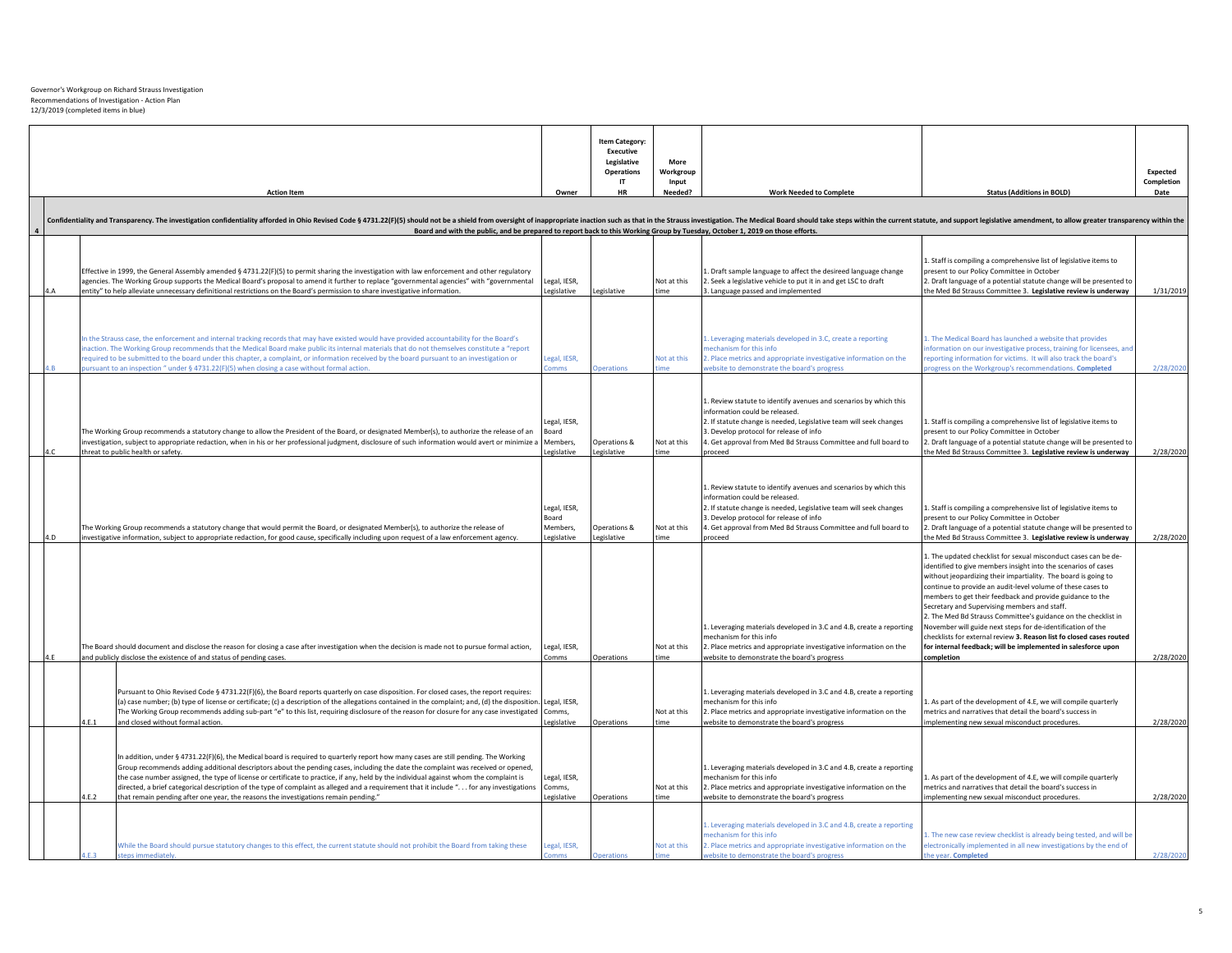|                                                                                                                                                                                                                                                                                                                                                                                                                                                                                                                                      | <b>Action Item</b>                                                                                                                                                                                                                                                                                                                                                   | Owner       | <b>Item Category:</b><br>Executive<br>Legislative<br><b>Operations</b><br><b>HR</b> | More<br>Workgroup<br>Input<br>Needed? | <b>Work Needed to Complete</b>                                                                                                                                                                                                                                                                                                                               | <b>Status (Additions in BOLD)</b>                                                                                                                                                                                                                          | <b>Expected</b><br>Completion<br>Date |
|--------------------------------------------------------------------------------------------------------------------------------------------------------------------------------------------------------------------------------------------------------------------------------------------------------------------------------------------------------------------------------------------------------------------------------------------------------------------------------------------------------------------------------------|----------------------------------------------------------------------------------------------------------------------------------------------------------------------------------------------------------------------------------------------------------------------------------------------------------------------------------------------------------------------|-------------|-------------------------------------------------------------------------------------|---------------------------------------|--------------------------------------------------------------------------------------------------------------------------------------------------------------------------------------------------------------------------------------------------------------------------------------------------------------------------------------------------------------|------------------------------------------------------------------------------------------------------------------------------------------------------------------------------------------------------------------------------------------------------------|---------------------------------------|
| The Working Group recommends a time-limit on confidentiality under § 4731.22(F)(5), or, at least, the confidentiality reserved to the Board's<br>investigation materials, with continued protection of patient and other information that is confidential regardless of its inclusion in an<br>investigation. Such limitations may include a provision to make the report of investigation available, subject to appropriate redaction, once formal<br>Legislative<br>action is taken against a physician licensee.<br>$\triangle$ F |                                                                                                                                                                                                                                                                                                                                                                      |             |                                                                                     |                                       | 1. Med Bd Strauss Committee analyzes the statute and identify<br>opportunities to set a time limit. Sends to Policy Committee for<br>review<br>2. Upon approval of Policy, seek legislative language and drafting<br>3. Legislative change occurs<br>4. In the 90-day implementation period, update protocols and<br>policies to reflect the new time limit. | 1. Staff is compiling a comprehensive list of legislative items to<br>present to our Policy Committee in October<br>2. Draft language of a potential statute change will be presented to<br>the Med Bd Strauss Committee 3. Legislative review is underway | 2/28/2020                             |
|                                                                                                                                                                                                                                                                                                                                                                                                                                                                                                                                      | As part of its October 1, 2019 report, the Medical Board shall make any additional recommendations to the Working Group which would allow for<br>more transparency in its investigations and the closure of complaints when no action is taken by the board, including changes to § 4731.22(F)(5)<br>and the viability of a sunset to investigative confidentiality. | Legislative |                                                                                     |                                       | 1. Board members and staff identify list of immediately actionable<br>items, and combine with project management materials<br>2. Med Bd Strauss Committee members review materials and report<br>prior to 10/1/19.<br>Report sent to Workgroup on 10/1/19                                                                                                    | 1. When a sexual misconduct case is proposed for closure without<br>action, we are currently requiring review by an independent<br>internal group to confirm a thorough investigation.<br>2. Complete                                                      | 10/1/2019                             |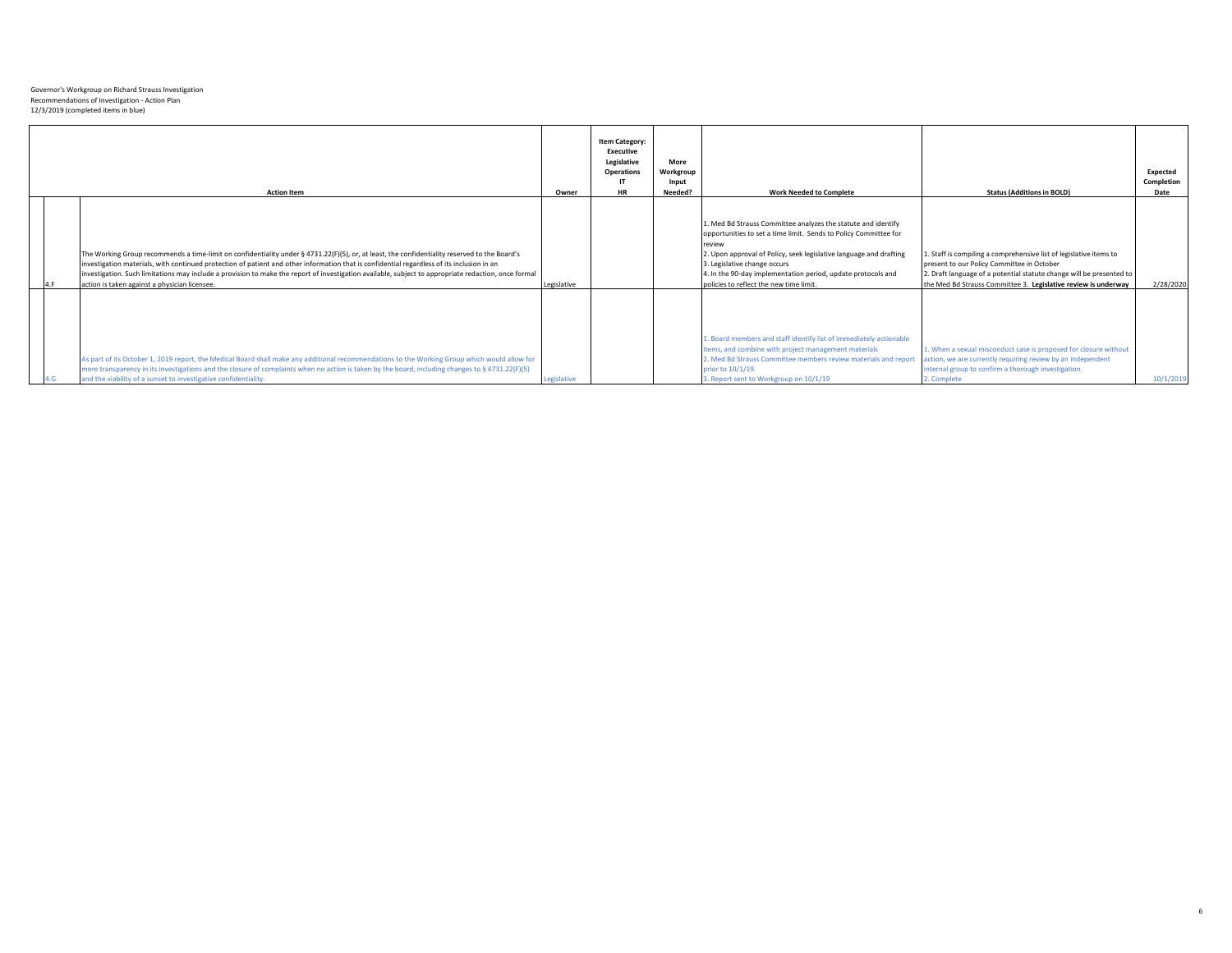|  | <b>Action Item</b>                                                                                                                                                                                                                                                                                                                                                                                                                                                                                                                                                                                                        | Owner                               | Item Category:<br>Executive<br>Legislative<br>Operations<br>IT<br><b>HR</b> | More<br>Workgroup<br>Input<br>Needed? | <b>Work Needed to Complete</b>                                                                                                                                                                                                                                                                                                       | <b>Status (Additions in BOLD)</b>                                                                                                                                                                                                                                                                                                                                                                                                 | Expected<br>Completion<br>Date |
|--|---------------------------------------------------------------------------------------------------------------------------------------------------------------------------------------------------------------------------------------------------------------------------------------------------------------------------------------------------------------------------------------------------------------------------------------------------------------------------------------------------------------------------------------------------------------------------------------------------------------------------|-------------------------------------|-----------------------------------------------------------------------------|---------------------------------------|--------------------------------------------------------------------------------------------------------------------------------------------------------------------------------------------------------------------------------------------------------------------------------------------------------------------------------------|-----------------------------------------------------------------------------------------------------------------------------------------------------------------------------------------------------------------------------------------------------------------------------------------------------------------------------------------------------------------------------------------------------------------------------------|--------------------------------|
|  | Board and staff structure and process. The Medical Board should review the current board structure and workflow to ensure that its processes are appropriate for its work. In addition, the Medical Board should analyze its c                                                                                                                                                                                                                                                                                                                                                                                            |                                     |                                                                             |                                       |                                                                                                                                                                                                                                                                                                                                      |                                                                                                                                                                                                                                                                                                                                                                                                                                   |                                |
|  | The Medical Board should review and compare the Board's number, structure and processes to other appropriately sized state medical boards,<br>using available national membership resources as examples where appropriate, in order to determine whether there are recommendations for<br>changes to the Medical Board of Ohio's size, membership, structure or member-involved processes. This review and recommendation should<br>include a review of the existing roles of the Supervising Member and Secretary. The review should also inform<br>whether other medical boards include member(s) from law enforcement. | Legal, IESR,<br>Policy<br>Committee | Legislative                                                                 | Not at this<br>time                   | L. Identify practices from other states working with the FSMB<br>2. Compile recommendations and sent to Med Bd Strauss Committee 1. Staff has contacted the Federation of State Medical Boards to<br>3. If statutory changes are needed to affect changes, send to Policy<br>Committee<br>4. If changes are non-statutory, implement | assess what information they have that we could leverage to fulfill<br>2. Staff will obtain this<br>this requirement.<br>information from the FSMB and present to the Strauss Committee.                                                                                                                                                                                                                                          | 2/28/2020                      |
|  | The Working Group acknowledges pronounced conflict between the Medical Board's investigative staff and both its Members and its enforcement IESR, Legal,<br>staff. The Medical Board should evaluate the conflict(s) between its investigative and enforcement staff, as well as investigative staff and<br>management, and provide suggested resolution(s) that would encourage all staff to work collaboratively, as the Board cannot achieve its best work Board<br>for protecting the public when tensions between these factions inhibit meaningful collaboration toward their shared goal.                          | Executive,<br><b>Members</b>        |                                                                             | Not at this<br>time                   | 1. Poll Med Bd Strauss Committee and HR for ideas on staff<br>engagement and feedback<br>2. Conduct teamwork exercises to identify and address issues of<br>conflict<br>3. Develop action plan to remediate issues of conflict<br>4. Implement solutions                                                                             | 1. The Board's Human Resources staff has investigating State and<br>external resources who can perform employee engagement and<br>teambuilding activities to address this issue.<br>2. Med Bd Strauss Committee and full board approved sheduling<br>trainings<br>3. Staff will proceed with scheduling trainings, with a projected<br>completion in January, 2020 4. Organizational evaluation by<br>executive director underway | 2/28/2020                      |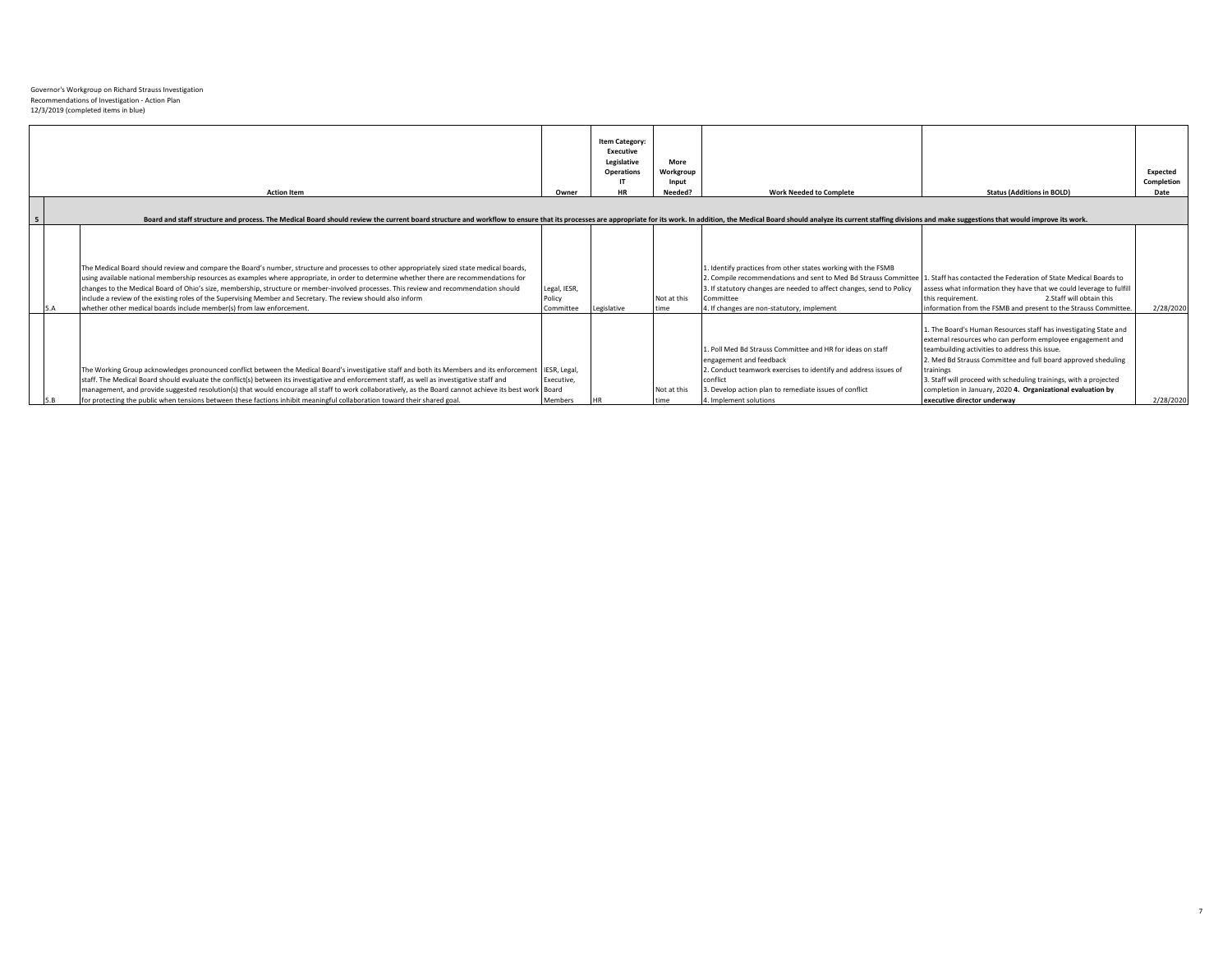|  |       |            |                                                                                                                                                                                                                                                                                                                                                                      |             | Item Category:<br><b>Executive</b><br>Legislative<br><b>Operations</b><br>IT<br>HR | More<br>Workgroup<br>Input |                                                                                                                                                                                                                               |                                                                                                                                                                                                                                                                                                                                                                   | Expected<br>Completion |
|--|-------|------------|----------------------------------------------------------------------------------------------------------------------------------------------------------------------------------------------------------------------------------------------------------------------------------------------------------------------------------------------------------------------|-------------|------------------------------------------------------------------------------------|----------------------------|-------------------------------------------------------------------------------------------------------------------------------------------------------------------------------------------------------------------------------|-------------------------------------------------------------------------------------------------------------------------------------------------------------------------------------------------------------------------------------------------------------------------------------------------------------------------------------------------------------------|------------------------|
|  |       |            | <b>Action Item</b>                                                                                                                                                                                                                                                                                                                                                   | Owner       |                                                                                    | Needed?                    | <b>Work Needed to Complete</b>                                                                                                                                                                                                | <b>Status (Additions in BOLD)</b>                                                                                                                                                                                                                                                                                                                                 | Date                   |
|  |       |            | Sexual Impropriety Investigations. The Medical Board should use victim advocates in the investigative process. Its investigative and enforcement staff, at a minimum, should receive training on, and tools to address, the un                                                                                                                                       |             |                                                                                    |                            |                                                                                                                                                                                                                               |                                                                                                                                                                                                                                                                                                                                                                   |                        |
|  |       |            |                                                                                                                                                                                                                                                                                                                                                                      |             |                                                                                    |                            |                                                                                                                                                                                                                               |                                                                                                                                                                                                                                                                                                                                                                   |                        |
|  |       |            |                                                                                                                                                                                                                                                                                                                                                                      |             |                                                                                    |                            | 1. Provide an updat on current victim coordinator acquisition status<br>2. Working with OPAA, identify as many counties as possible that<br>have victim advocates and engage them for a partnership                           | . The Board released an open call for qualified Victim<br>Coordinators in July.<br>2. Staff screened the first 3 candidates the week of 9/16/19 and<br>has contracts out to all three.                                                                                                                                                                            |                        |
|  |       |            | The Working Group recommends, and the Medical Board indicated that it has begun, developing victim advocacy expertise internally, and<br>identifying the victim advocacy network(s) available in law enforcement and prosecutors' offices, including investigators becoming involved in area IESR, Legal,<br>Sexual Assault Response Teams (SARTs) where they exist. | xecutive    | Operations                                                                         | Not at this<br>ime         | 3. Develop an ongoing roster of counties that offer services and<br>connect internal and contracted Med Bd staff to foster relationships<br>with those counties                                                               | 3. Contracts received from 2 coordinators on 10/7/19<br>4. As soon as funds are encumbered and POs released, we will<br>pring them in for a full process review of all relevant materials                                                                                                                                                                         | 2/28/2020              |
|  |       |            |                                                                                                                                                                                                                                                                                                                                                                      |             |                                                                                    |                            |                                                                                                                                                                                                                               |                                                                                                                                                                                                                                                                                                                                                                   |                        |
|  |       |            | The Medical Board should build upon the training its staff received in May 2019 on this subject, and by the end of calendar year 2019:                                                                                                                                                                                                                               |             |                                                                                    | Not at this                | ee 6.B.1-6.B.3                                                                                                                                                                                                                | L. The board's Investigators and Enforcement Attorneys will be<br>aking the AG-endorsed 5-day FETI training for trauma-informed<br>nvestigations in November of 2019.<br>. Completed                                                                                                                                                                              | 12/31/201              |
|  |       |            |                                                                                                                                                                                                                                                                                                                                                                      |             |                                                                                    |                            |                                                                                                                                                                                                                               |                                                                                                                                                                                                                                                                                                                                                                   |                        |
|  | 6.B.1 | techniques | Develop annual training goals for investigative and enforcement staff on survivor-centered and trauma-informed investigative                                                                                                                                                                                                                                         | ESR, HR     |                                                                                    | Not at this<br>ime         | 1. Develop training content goals for annual training<br>2. Identify a partner(s) who can provide this training on an ongoing<br>basis to staff                                                                               | L. The board will build on its contract with FETI or Justice 3D (a<br>training firm) to develop annual trauma-informed training for all<br>staff, with more content developed for investigative and<br>enforcement staff.                                                                                                                                         | 12/31/2019             |
|  |       |            |                                                                                                                                                                                                                                                                                                                                                                      |             |                                                                                    |                            |                                                                                                                                                                                                                               |                                                                                                                                                                                                                                                                                                                                                                   |                        |
|  | 6.B.2 |            | In consultation with a victim advocate, finalize the proposed "Sexual Misconduct Complaint Protocol" presented to the Working Group IESR                                                                                                                                                                                                                             |             | Operations                                                                         | Not at this<br>ime         | . Finalize contract with a victim coordinator<br>2. Review draft protocol and insert coordinator insight into process<br>and content<br>3. Bring updated protocol to board for input and ratification                         | . Victim Coordinators are now under contract<br>2. Staff will review the Sexual Misconduct Protocol with them to<br>get their input and implement their suggestions<br>. The Board will approve changes to the protocol by 12/31/19.                                                                                                                              | 12/31/2019             |
|  |       |            |                                                                                                                                                                                                                                                                                                                                                                      |             |                                                                                    |                            |                                                                                                                                                                                                                               |                                                                                                                                                                                                                                                                                                                                                                   |                        |
|  | 6.B.3 |            | In consultation with victim advocates and investigative professionals, update the investigation manual accordingly, allowing for modern<br>investigative practices that take into account the survivor's needs and preferences, such as:                                                                                                                             | <b>IFSR</b> | Onerations                                                                         | Not at this<br>ime         | 1. Finalize contract with a victim coordinator<br>2. Review investigator manual with coordinator, and insert<br>coordinator insight into process and content<br>3. Bring updated protocol to board for input and ratification | L. Victim Coordinators are now under contract<br>2. Staff will review the Investigator Manual with them to get their<br>input and implement their suggestions<br>3. The Board will approve changes to the manual by 1/8/20.                                                                                                                                       | 2/28/2020              |
|  |       |            |                                                                                                                                                                                                                                                                                                                                                                      |             |                                                                                    |                            |                                                                                                                                                                                                                               |                                                                                                                                                                                                                                                                                                                                                                   |                        |
|  |       | 6.B.3.a    | eliminating administrative closure of sexual impropriety cases when a survivor fails<br>to come forward initially                                                                                                                                                                                                                                                    | <b>IFSR</b> | Operations                                                                         | Not at this                | 1. Finalize contract with a victim coordinator<br>2. Review investigator manual with coordinator, and insert<br>coordinator insight into process and content<br>3. Bring updated protocol to board for input and ratification | 1. Staff will review and amend the Sexual Misconduct protocol to<br>ensure that there is no time limit to investigation of sexual<br>misconduct cases.<br>2. Staff will present draft changes to the Investigator Manual to the<br>Med Bd Strauss Committee after internal review by Investigation<br>Section and victim coordinators.                            | 2/28/2020              |
|  |       |            |                                                                                                                                                                                                                                                                                                                                                                      |             |                                                                                    |                            |                                                                                                                                                                                                                               |                                                                                                                                                                                                                                                                                                                                                                   |                        |
|  |       | 6.B.3.b    | allowing multiple interviews and conducting the interviews at the times of the<br>survivor's or witnesses' choosing (including outside of regular business hours or<br>the regular workweek),                                                                                                                                                                        | <b>IESR</b> | Onerations                                                                         | Not at this<br>time        | 1. Finalize contract with a victim coordinator<br>2. Review investigator manual with coordinator, and insert<br>coordinator insight into process and content<br>3. Bring updated protocol to board for input and ratification | 1. Staff will review and amend the Sexual Misconduct protocol and<br>Investigator Manual to ensure that there is flexibility to interview<br>victims and witnesses appropriately.<br>2. Staff will present draft changes to the Investigator Manual to the<br>Med Bd Strauss Committee after internal review by Investigation<br>Section and victim coordinators. | 2/28/2020              |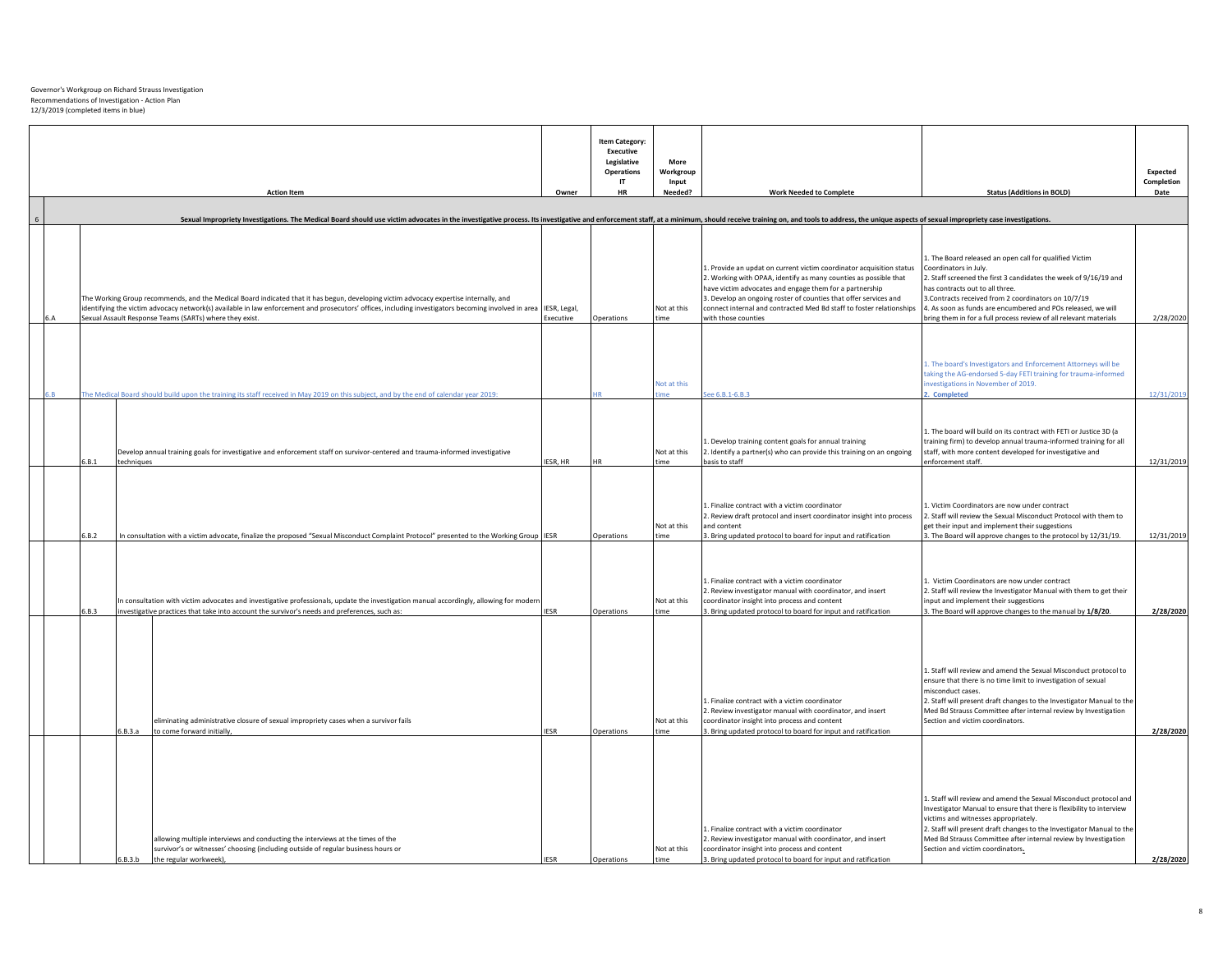| <b>Action Item</b> |  |         |                                                                                                                                                                                                                                                            |             |            | More<br>Workgroup<br>Input<br>Needed? |                                                                                                                                                                                                                                                                                                                                    | <b>Status (Additions in BOLD)</b>                                                                                                                                                                                                                                                                                                                                 | Expected<br>Completion |
|--------------------|--|---------|------------------------------------------------------------------------------------------------------------------------------------------------------------------------------------------------------------------------------------------------------------|-------------|------------|---------------------------------------|------------------------------------------------------------------------------------------------------------------------------------------------------------------------------------------------------------------------------------------------------------------------------------------------------------------------------------|-------------------------------------------------------------------------------------------------------------------------------------------------------------------------------------------------------------------------------------------------------------------------------------------------------------------------------------------------------------------|------------------------|
|                    |  |         |                                                                                                                                                                                                                                                            | Owner       | <b>HR</b>  |                                       | <b>Work Needed to Complete</b>                                                                                                                                                                                                                                                                                                     |                                                                                                                                                                                                                                                                                                                                                                   | Date                   |
|                    |  | 6.B.3.c | removing the requirement that meetings with complainants and witnesses in sexual<br>impropriety investigations must be conducted in a neutral location, and                                                                                                | <b>ESR</b>  | Operations | Not at this<br>time                   | . Finalize contract with a victim coordinator<br>2. Review investigator manual with coordinator, and insert<br>coordinator insight into process and content<br>. Bring updated protocol to board for input and ratification                                                                                                        | 1. Staff will review and amend the Sexual Misconduct protocol and<br>Investigator Manual to ensure that there is flexibility to interview<br>victims and witnesses appropriately.<br>2. Staff will present draft changes to the Investigator Manual to the<br>Med Bd Strauss Committee after internal review by Investigation<br>Section and victim coordinators. | 2/28/2020              |
|                    |  | 6.B.3.d | eliminating the provision that finds a survivor's refusal to meet at a neutral location<br>or provide information via remote means "adequate grounds for closure."                                                                                         | <b>IESR</b> | Operations | Not at this<br>time                   | . Finalize contract with a victim coordinator<br>2. Review investigator manual with coordinator, and insert<br>coordinator insight into process and content<br>3. Bring updated protocol to board for input and ratification                                                                                                       | Staff will review and amend the Sexual Misconduct protocol and<br>Investigator Manual to ensure that there is flexibility to interview<br>victims and witnesses appropriately.<br>2. Staff will present draft changes to the Investigator Manual to the<br>Med Bd Strauss Committee after internal review by Investigation<br>Section and victim coordinators.    | 2/28/2020              |
|                    |  |         | The Medical Board should consider establishing specialized team(s) for sexual impropriety cases, and such team(s) should consult with the Ohio<br>Attorney General's Office to develop the approach to both administrative matters and criminal referrals. | IESR. AG    | Operations | Not at this<br>time                   | 1. Continue to develop IESR team approach (Inv, EA, SR, Victim<br>Cooordinator)<br>2. Engage AG with the investigative manual, protocols, processes,<br>etc., for review<br>3. Bring suggested changes to Med Bd Strauss Committee and full<br>board for discussion and ratification<br>4. Implement changes and revisit regularly | Staff will review and amend the Sexual Misconduct protocol and<br>Investigator Manual to implement a team approach.<br>2. Staff will present draft changes to the Investigator Manual to the<br>Med Bd Strauss Committee after internal review by Investigation<br>Section and victim coordinators.                                                               | 2/28/2020              |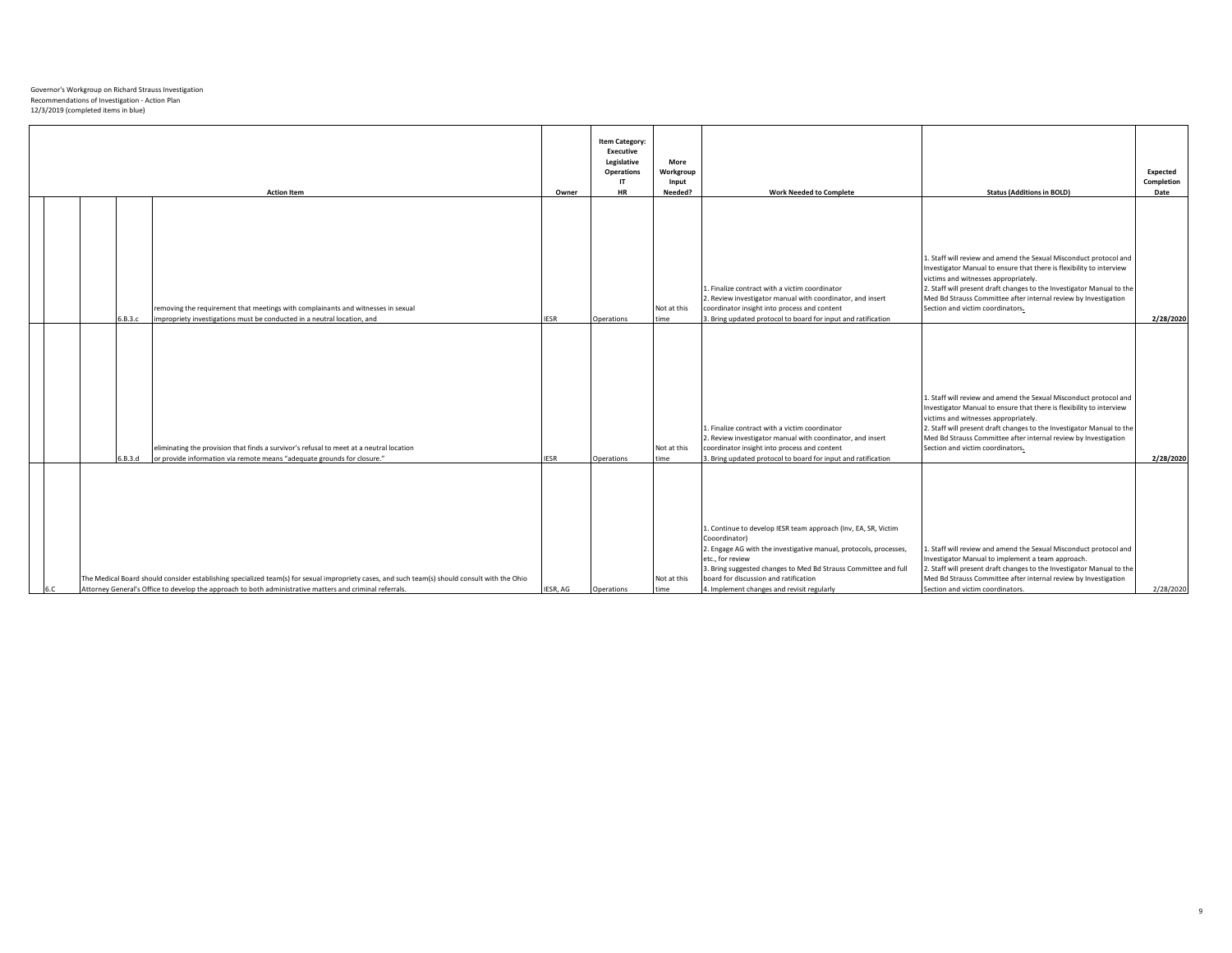|             |                                                                                                                                                        |              | <b>Item Category:</b><br><b>Executive</b><br>Legislative<br><b>Operations</b> | More<br>Workgroup<br>Input |                                                                                                                                       |                                                                     | <b>Expected</b><br>Completion |
|-------------|--------------------------------------------------------------------------------------------------------------------------------------------------------|--------------|-------------------------------------------------------------------------------|----------------------------|---------------------------------------------------------------------------------------------------------------------------------------|---------------------------------------------------------------------|-------------------------------|
|             | <b>Action Item</b>                                                                                                                                     | Owner        | <b>HR</b>                                                                     | Needed?                    | <b>Work Needed to Complete</b>                                                                                                        | <b>Status (Additions in BOLD)</b>                                   | Date                          |
|             |                                                                                                                                                        |              | Considerations for Additional Study or Information by the Medical Board.      |                            |                                                                                                                                       |                                                                     |                               |
|             |                                                                                                                                                        |              |                                                                               |                            |                                                                                                                                       |                                                                     |                               |
|             |                                                                                                                                                        |              |                                                                               |                            |                                                                                                                                       |                                                                     |                               |
|             | In light of the Working Group's review and recommendations, the Medical Board should consider the following to further ensure reporting                |              |                                                                               |                            |                                                                                                                                       |                                                                     |                               |
| misconduct: |                                                                                                                                                        |              |                                                                               |                            |                                                                                                                                       |                                                                     |                               |
|             | The impact of amending Ohio Revised Code § 2921.22, "Failure to report a crime or knowledge of a death or burn injury," specifically to                |              |                                                                               |                            | Take to Med Bd Strauss Committee to make a recommendation to                                                                          |                                                                     |                               |
|             | include a duty to report certain criminal acts by physicians practicing in Ohio regardless of whether they rise to the level of a felony;              |              |                                                                               |                            | the Policy Committee                                                                                                                  |                                                                     |                               |
|             | alternatively, whether an Ohio criminal law should be created or existing law amended to raise certain criminal acts by physicians to the Legislative, |              |                                                                               | Not at this                | 2. Pending outcome of the Strauss Committee, take to Policy                                                                           | . Staff is compiling a comprehensive list of legislative items to   |                               |
| 7.A.1       | felony level, thus subjecting them to mandatory reporting under the current version of §2921.22.                                                       | IESR, Legal  | Legislative                                                                   | time                       | Committee for further action                                                                                                          | present to our Policy Committee 2. Legislative work under review    | 2/28/2020                     |
|             |                                                                                                                                                        |              |                                                                               |                            | . Take to Med Bd Strauss Committee to make a recommendation to                                                                        |                                                                     |                               |
|             | Regardless of the conclusion above, the impact of replacing the "knowing" standard in § 2921.22 with one similar to Ohio Revised Code                  |              |                                                                               |                            | the Policy Committee                                                                                                                  |                                                                     |                               |
|             | § 2151.42 which requires "anyone who knows, or has reasonable cause to suspect based on facts that would cause a reasonable                            | Legislative, |                                                                               | Not at this                | 2. Pending outcome of the Strauss Committee, take to Policy                                                                           | Staff is compiling a comprehensive list of legislative items to     |                               |
| 7.A.2       | person in a similar position to suspect that" a reportable offense by the physician has occurred.                                                      | IESR, Legal  | Legislative                                                                   | time                       | Committee for further action                                                                                                          | present to our Policy Committee 2. Legislative work under review    | 2/28/2020                     |
|             |                                                                                                                                                        |              |                                                                               |                            |                                                                                                                                       |                                                                     |                               |
|             |                                                                                                                                                        |              |                                                                               |                            |                                                                                                                                       |                                                                     |                               |
|             |                                                                                                                                                        |              |                                                                               |                            |                                                                                                                                       | . Legal staff has begun analyzing confidentiality statutes to find  |                               |
|             |                                                                                                                                                        |              |                                                                               |                            | Research ability to report investigative and/or non-formal action to mechanisms for greater sharing of non-formal-action information. |                                                                     |                               |
|             |                                                                                                                                                        |              |                                                                               |                            | other states' medical boards                                                                                                          | 2. Staff has engaged the FSMB to discuss opportunities for          |                               |
|             |                                                                                                                                                        |              |                                                                               |                            | . Contact FSMB about ideas of mechanisms to use to report                                                                             | investigative information sharing to other states outside of formal |                               |
|             | The impact of the Medical Board reporting allegations of a physician-licensee's sexual impropriety to other state medical boards (such                 |              |                                                                               |                            | information                                                                                                                           | reporting processes.                                                |                               |
|             | as through the National Practitioner Data Bank or other body, subject to timing and other reporting criteria) even if the Medical Board IESR, Legal,   |              |                                                                               | Not at this                | 3. Confirm process by which the FSMB shares information to other                                                                      | . Staff will compile suggstions from the FSMB to present to the     |                               |
| 7.A.3       | has not taken any enforcement action against a licensee, and consider the constitutional and legal protections surrounding such action. Comms          |              | Operations                                                                    | time                       | states to ensure that it adequately notifies other states                                                                             | Med Bd Strauss Committee                                            | 2/28/2020                     |